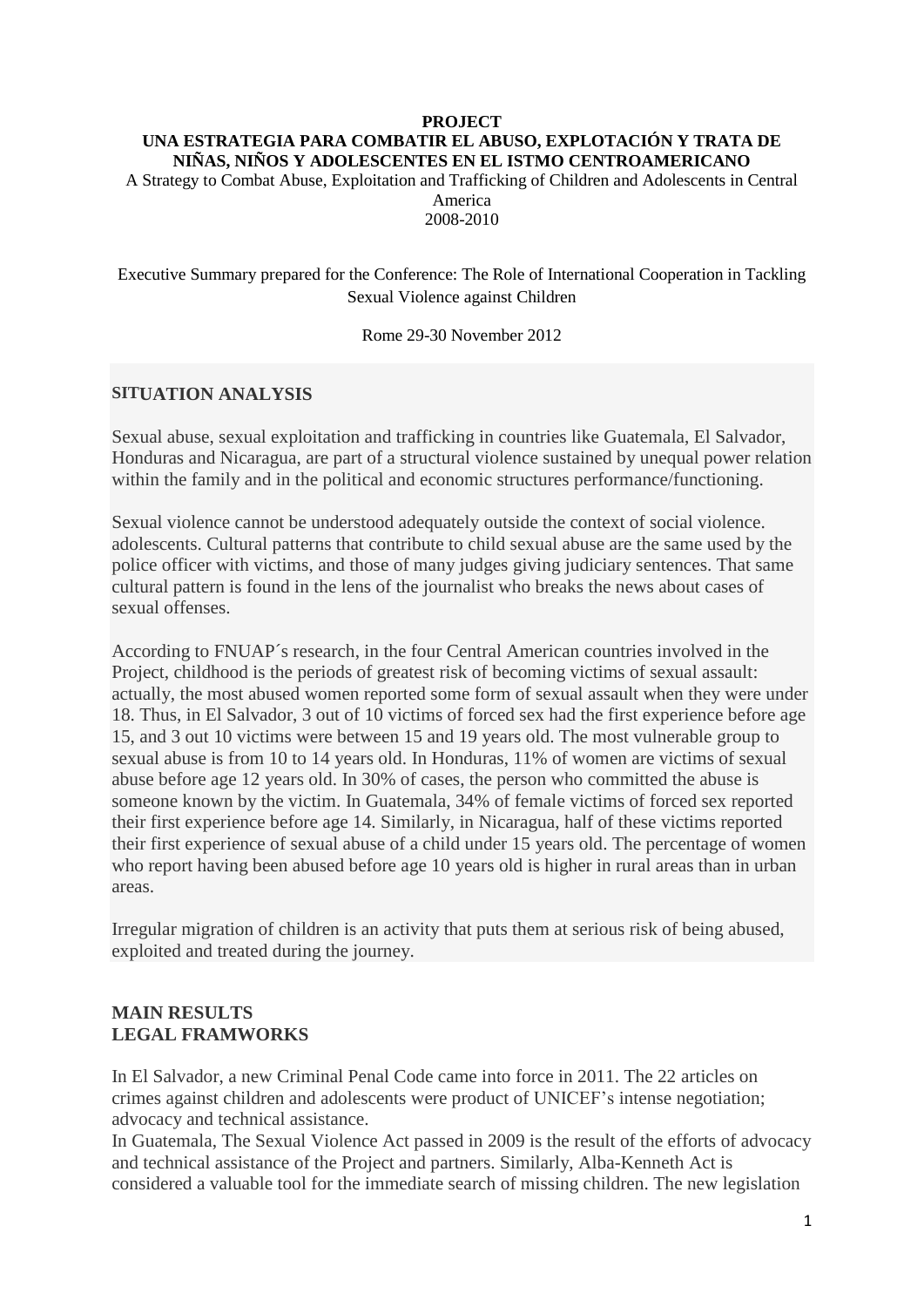created the National Anti-Trafficking Commission under the coordination of the Ministry of Foreign Affairs and the Department of Sexual Offences and Trafficking at the National Civil Police, and the Public Policy to Combat Trafficking in Persons was approved. In Honduras between 2009 and 2010, UNICEF and its partners promoted the Special Anti-Trafficking Act which came into force in July 2012.

Due to the legal changes described, important articulation efforts were developed around the National Plan against Sexual Exploitation and Trafficking. The Commission for the follow up of the CICESCT (Inter-Institutional Commission for Combating Sexual Exploitation and Trafficking of Children and Adolescents was created.

The Nicaraguan the Penal Code was adopted in 2008 and was the result of efforts made in the framework of the First Phase of the Project through advocacy and partnership. The Project had significant what? as well a significant influence on the training processes of judiciary personnel and the creation of protocols.

## **TRAINING, ESPECIALIZATION AND INSTITUTIONAL CHANGES**

Training and specialization processes are referred by partners and stakeholders as one of the activities having the most important impact on the way to approach to child victims of crime. Local universities played an important role by giving to training processes the necessary credibility and sustainability. Professional training went beyond judiciary sector and reach journalists and media. Thanks to this training strategy, now it is possible to discuss and debate these complex issues in other areas beyond law. It also enabled the existence of permanent spaces of investigative journalism in radio and press that did not exist before.

Project activities in El Salvador, were characterized by an abundant production of educational publications that accompany and support the processes described above. Between 2008 and 2010, were published at least five documents that were part of the training process of behavior change.

From the UNICEF Regional Office and, as a result of the Sub-regional Congress on Sexual Exploitation of Children and Adolescents, held in Santo Domingo in March 2011, the major regional partners agreed to create a Central America Post graduate Program to contribute to institutional strengthening of justice systems, through continuous training of personnel of justice and protection system, through the "On line sub regional program on abuse, exploitation and trafficking of children and adolescents"

In Nicaragua, the project promoted the creation and strengthening of the Commission for Women and Children in the National Police which was crucial to introduce the subject of human trafficking and the creation of shelter for victims. This commission has been equipped and trained personnel with the Project funds.

One of the major contributions of the Project in Honduras has been protecting the rights of migrants children returned to the country. Repatriation protocols and staff training were crucial to sustain the process. Honduras has now an organized system that guarantees in land and air borders, care of children by trained and skilled personnel and adequate space for the temporary stay.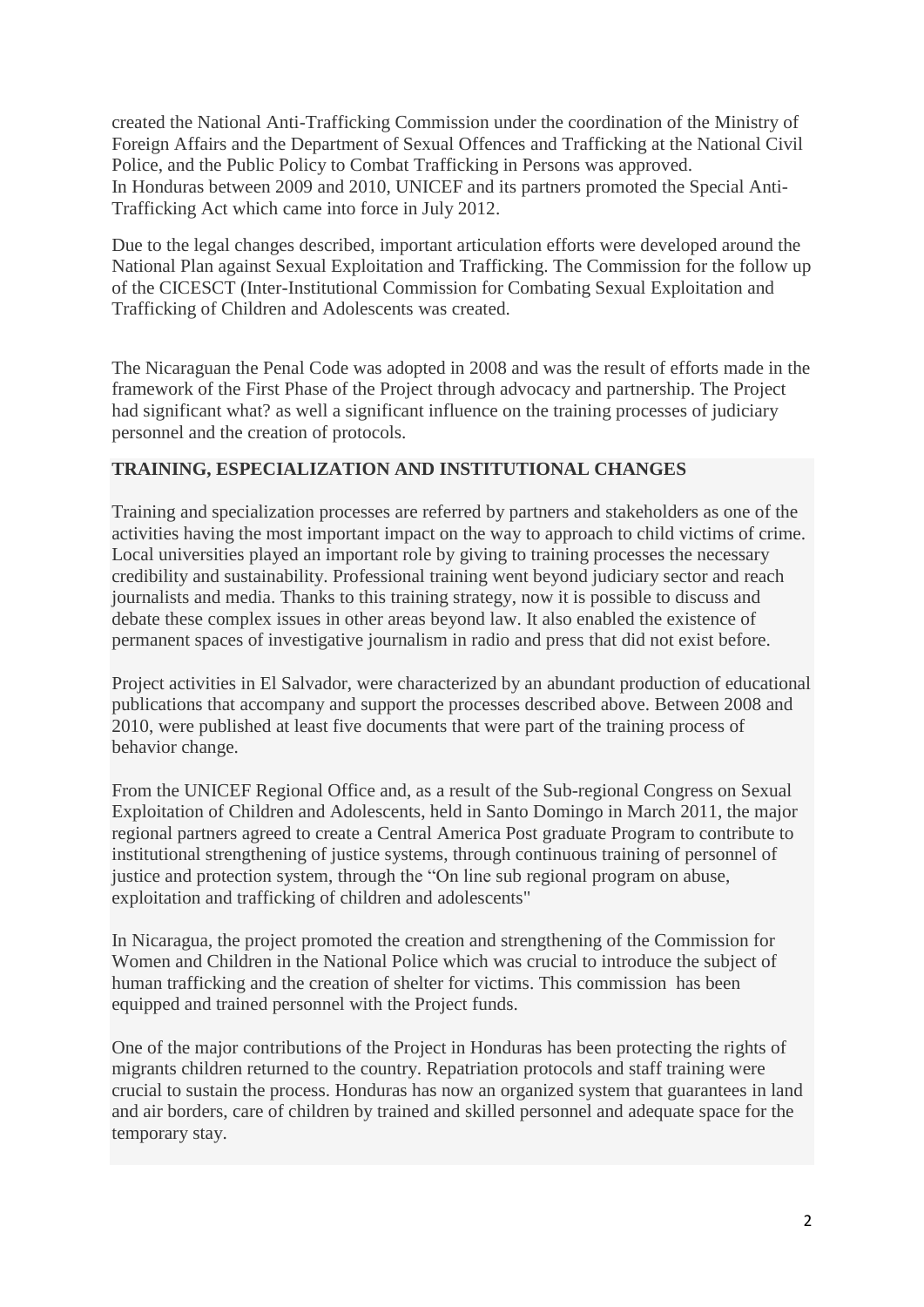Friendly and protective spaces for children and young victims of crime came to institutions where conditions never existed before. In El Salvador, for example, the CENI (Centers for Children in Crisis) installed on the National Civil Police buildings are pioneering efforts to introduce a substantive change in the police institutional culture.

The installation of the Gesell Chambers and child friendly spaces as in Guatemala produced a subsequent multidisciplinary training processes, production of guides and protocols. All these efforts are inaugurating a new era in the protection of the children´s rights in the beneficiary countries of the Project. Gesell Chambers are introducing a new institutional culture that permeates the public and create a debate on the importance of protecting the rights of child victims and witnesses in court proceedings.

# **A TRAVEL AND TURISM SECTOR COMMITED TO THEIR COMMUNITIES**

In Nicaragua, the private and public tourism sector articulates actions with local social networks, which has resulted in an innovative experience of youth participation in partnership with private and public universities.

The commitment of Honduran Chamber of Tourism CHANATUR towards a sustainable tourism through the prevention of sexual exploitation in tourism activities is one of the best practices in the Project. These commitments ensure the sustainability of the actions and promote community participation as a key component of the initiative.

# **INNOVATIVE PREVENTING CAMPAINGS.**

In El Salvador the risks of using internet by children without adequate supervision of parents and teachers was approached by the campaign "Cybernetic Predators". 560 cyber classrooms of the Ministry of Education of El Salvador even now drive this campaign, introducing new materials and messages.

MTV EXIT campaign is an effort of the Regional Bureau for Latin America and the Caribbean, launched in New York on November 21, 2011. "End Exploitation and Trafficking" is a multimedia project that seeks to increase the knowledge, information awareness and prevention of human trafficking and exploitation. This was done through television programs, online content, live events and opportunities for youth and adolescents in Latin America to be the protagonists of the initiative.

By the end of April 2012, more than 800,000 people had viewed the video made by UNICEF for the song "Preparame la Cena", whose rights have been donated to the Campaign by the musical group "Calle 13".

In Honduras, the program for adolescents and young journalists, led by the city of Tegucigalpa are is very effectively bringing a message of prevention and information to their communities and peers

## **CHALLENGES AND LESSONS LEARNED**

## **LESSONS LEARNED**